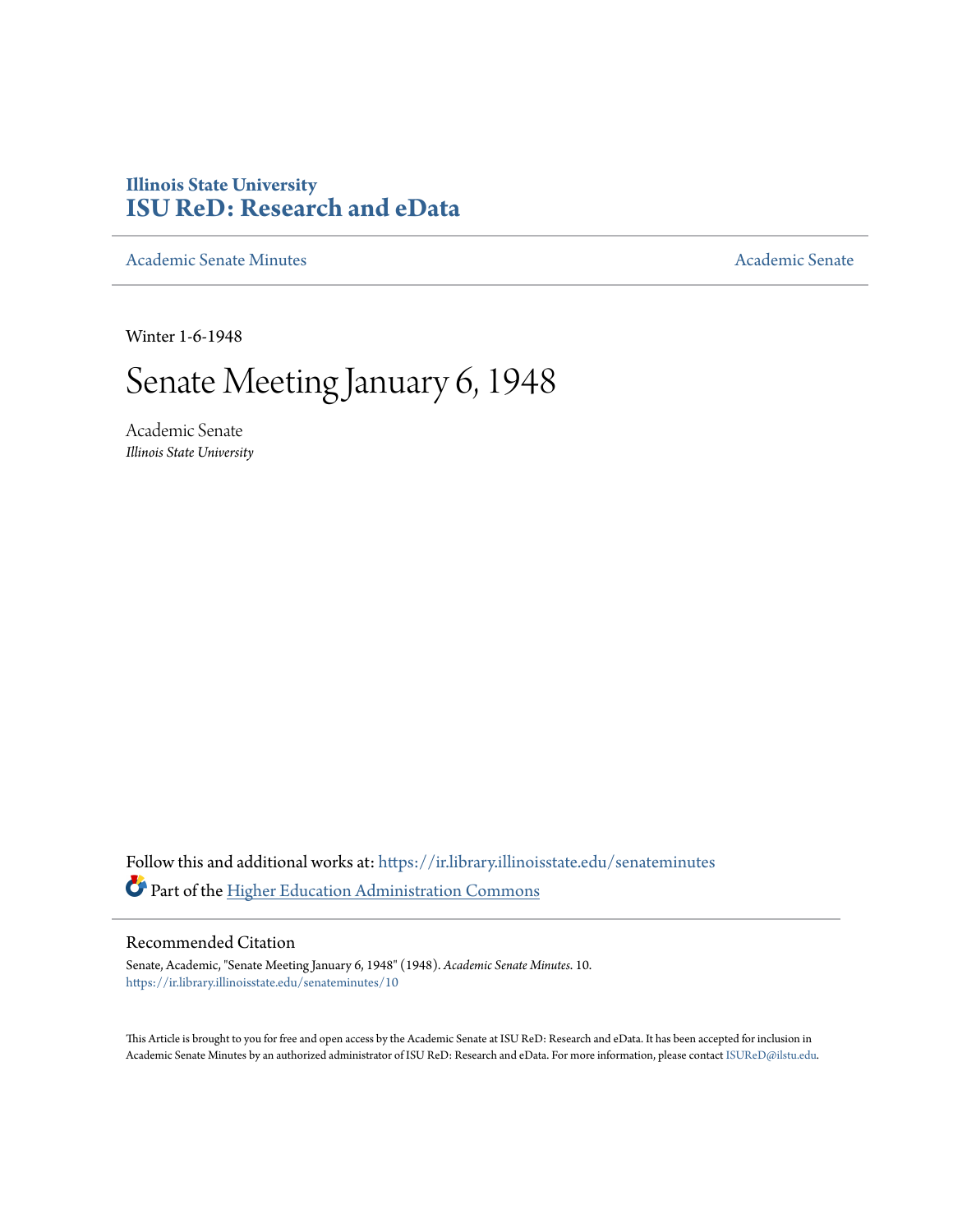SENATE MEETING MINUTES January 6, 1948

Dr. Larsen

The meeting was called to order by President Fairchild with all members present except Mr. Horton and Dr. Fitzgerald, who were out of town, and Mr. Toll.

The President reported he was very glad to be back on the campus again and expressed his appreciation for the many acts of kindness to him and the quality of work done in his absence. He reported in some detail, his present physical condition and indicated that he would have to try very hard to eliminate worry, since it seems that the mental strain has been more serious than the physical condition.

The President made the following requests and announcements:

I

)

1. State School Directories have been ordered and will be available in the President's office to staff members who have usually received them through that office.

2. There will be one change in the calendar as printed in the general catalog. This change is made necessary by a change in the time of the Central Division meeting of the Illinois Education Association. The meeting will be held on Monday, March 8. instead of Monday, March 1. Those in charge of the meeting find it possible to secure Mr. Kermit Roosevelt, by making the change in date.

3. Heads of departments should urge members of their staffs to discuss work with students, especially in the cases where the quality of work is not satisfactory. This should be done as early as possible so as to be of the greatest help to students, but should be done especially before the end of the ninth week of the semester.

) 4. Macomb and Charleston are making progress in their building program and it is hoped Illinois State Normal University can begin very soon. Work on the Special Education Building has been delayed, even though blueprints and specifications are ready. The delay has been caused by the fact that while only  $1,900,970$  has been appropriated, it now seems it will take \$2,300,000 for the building`as'planned. It will be necessary to eliminate some parts of the building, at least for the time being. It is hoped that work on the Special Education Building will begin early this spring and on the Administration Building in the early summer.

S. A letter from Director Frank G. Thompson indicates that the different State Teachers Colleges should outline as definitely as possible, projects to be undertaken in a self-liquidating program. Mr. Thompson points out that projects of all the colleges should be asked for at one time and that the bonds issued for these projects will be sold to the highest bidder. While he indicates it is believed best not to have separate bond issues at different times, it is also considered best that all of the projects of one institution should be included in the one bond issue. Each institution nill, however, be responsible for its own liabilities and each project within each institution will have its own responsibilities. Heads of departments are asked to turn in to the President's office any suggestions they may have as the Administrative Council will attempt to bring all such projects together for presentation, as requested, at the meeting of the Teachers College Board in Chicago on January 19, 1948.

6. Travel vouchers for December should be turned in not later than Thursday noon of this week. Auto travel expense has been changed from five cents to six cents per mile, effective January 1.

7. Mr. F. L. D. Holmes was asked to report on the proposed faculty salary schedule. He distributed copies and asked that heans of departments discuss the proposed schedule with their staff members so that members will be ready to vote acceptance or rejection at t he next faculty meeting.